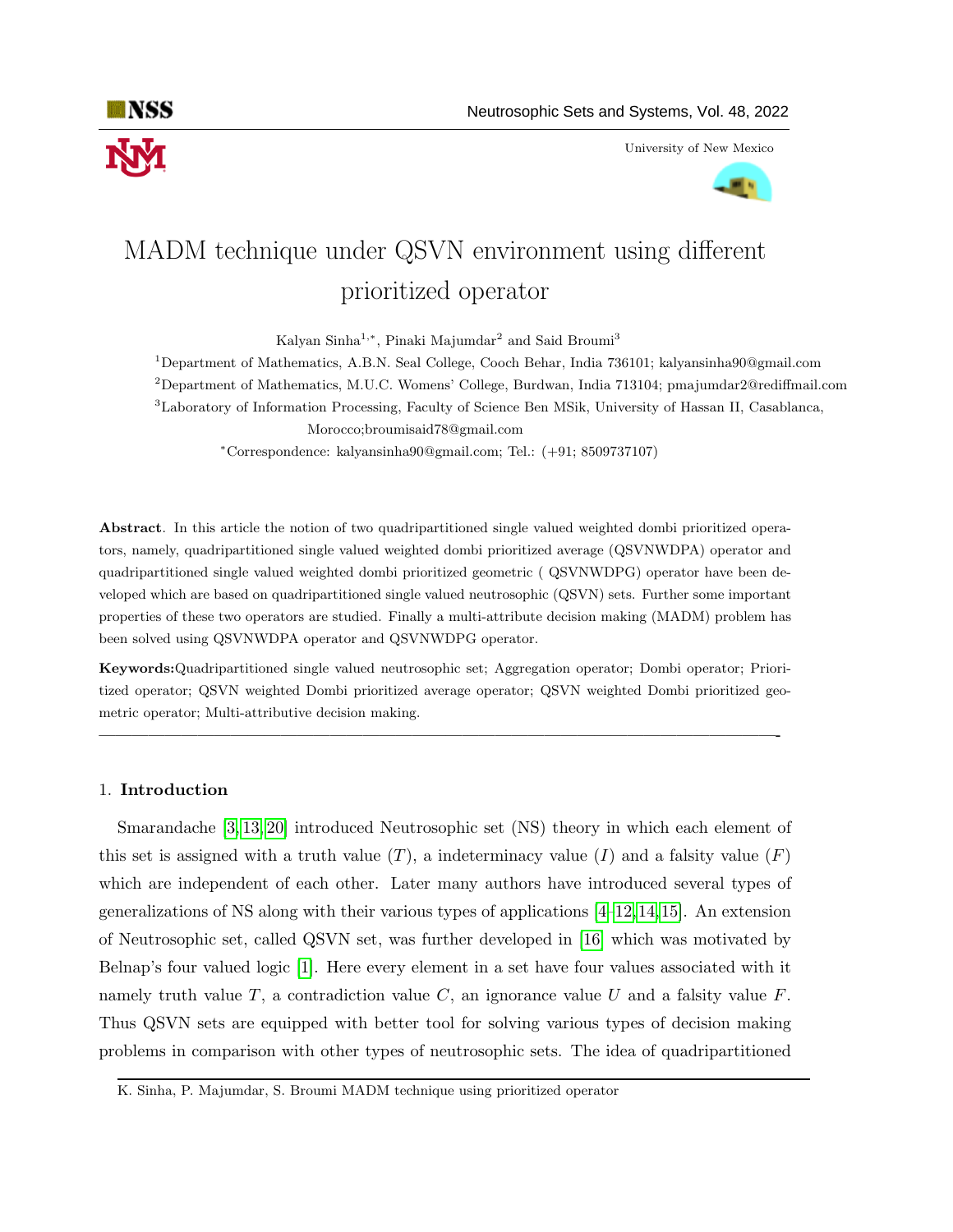neutrosophic numbers  $(QNN$  number) which are based on QSVN sets are introduced and studied along with some well known properties of  $QNN$ -numbers in [\[19\]](#page-13-6). Currently the application of information aggregation operators in the area of multi-attribute decision making process has become a popular topic of research. Aggression operator based decision making methods are preferred than ordinary decision making methods because these operators readily combines data into one single entity from which one could easily make decisions. Several researchers have proposed new aggregation operators or have extended known operators to new settings. On contrary Dombi [\[2\]](#page-12-4) presented the operations of Dombi T -norms  $(D_T)$  and T-conorms  $(\widehat{D}_T)$  for fuzzy sets way back in 1982. Both the norms have wide applications as an operator as they have good advantage of flexibility to tackle the operational parameters. Also Dombi aggregation operators make the optimal outcomes more accurate and definite when used properly in any MADM problem. Many researchers extended the idea of Dombi norms together with Prioritized operator to IFS [\[18\]](#page-13-7), NS [\[17,](#page-13-8) [21\]](#page-13-9) theories and applied to different MADM problems. In this paper we have applied weighted Dombi Prioritized norms on  $\mathcal{QNN}$ and applied them to solve a very relevant MADM problem. The rest of this paper is constructed as follows: In Section 2 we have discussed some basic theories which will be used throughout the rest of the article. We have defined some order relations on  $\mathcal{QNN}$  in Section 3. In the next section some Dombi operations on  $\mathcal{QNN}$  are defined. Section 5 introduces the QSVNWDPA and QSVNWDPG operators and studied their properties. Next a MADM problem is solved using QSVNWDA and QSVNWDG operators in section 6 along with sensitivity analysis of these two methods. Then Section 7 concludes the article.

#### 2. Some Basics

For better understanding of this article we need some terminologies from literature of NS sets.

**Definition 2.1.** [\[3\]](#page-12-0) A neutrosophic set (NS) A in  $Y \neq \phi$  is characterized by a truthmembership function  $A_t$ , an indeterminacy membership function  $A_i$  and a falsity-membership function  $A_f$ . Here for each  $y \in Y$ ,  $A_t(y)$ ,  $A_i(y)$  and  $A_f(y)$  are real non-standard elements of  $]0^-, 1^+]$ . A can be written as:

$$
A = \{ (y, A_t(y), A_i(y), A_f(y)) : y \in Y, A_t(y), A_i(y), A_f(y) \in ]0^-, 1^+[\}.
$$

**Definition 2.2.** [\[16\]](#page-13-4) A QSVN set M over a set  $Y \neq \phi$  distinguishes each element y in Y by a truth-value  $M_t$ , a contradiction value  $M_c$ , an ignorance-value  $M_u$  and a falsity value  $M_f$  s.t. for each  $y \in Y$ ,  $M_t(y)$ ,  $M_c(y)$ ,  $M_u(y)$ ,  $M_f(y) \in [0, 1]$ ,  $0 \leq M_t(y) + M_c(y) + M_u(y) + M_f(y) \leq 4$ .

Based on QSVN set Prof. R. Chatterjee et. al. introduced the QSVN numbers together with some operations in their paper [\[19\]](#page-13-6) in 2019.

K. Sinha, P. Majumdar, S. Broumi MADM technique using prioritized operator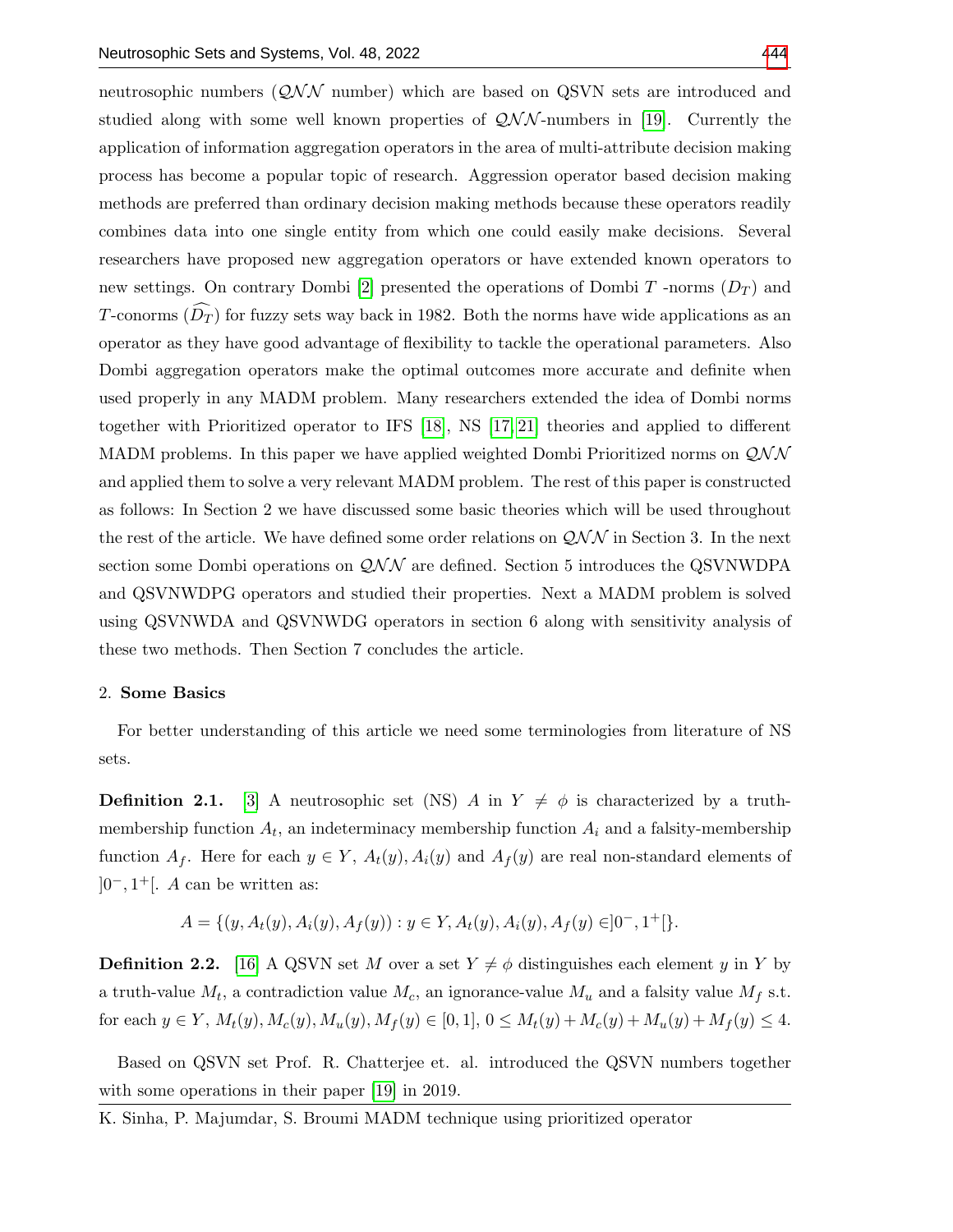**Definition 2.3.** [\[19\]](#page-13-6) An QSVN element  $\omega = \langle \omega_t, \omega_c, \omega_u, \omega_f \rangle \in [0, 1]^4$  is said to be a QSVN number. We represent the set of QSVN numbers as  $QNN$ .

**Definition 2.4.** [\[19\]](#page-13-6) Consider  $\varsigma, \tau, v \in QNN$  and  $k \in \mathbb{N}$ . Then the following basic operations hold on  $\mathcal{QNN}$ :

(i) 
$$
\varsigma \bigoplus \tau = \langle \varsigma_t + \tau_t - \varsigma_t \tau_t, \varsigma_c + \tau_c - \varsigma_c \tau_c, \varsigma_u \tau_u, \varsigma_f \tau_f \rangle
$$
,  
\n(ii)  $\varsigma \bigodot \tau = \langle \varsigma_t \tau_t, \varsigma_c \tau_c, \varsigma_u + \tau_u - \varsigma_u \tau_u, \varsigma_f + \tau_f - \varsigma_f \tau_f \rangle$ ,  
\n(iii)  $(\varsigma)^k = \langle (\varsigma_t)^k, (\varsigma_c)^k, 1 - (1 - \varsigma_u)^k, 1 - (1 - \varsigma_f)^k \rangle$ ,  
\n(iv)  $k\varsigma = \langle 1 - (1 - \varsigma_t)^k, 1 - (1 - \varsigma_c)^k, (\varsigma_u)^k, (\varsigma_f)^k \rangle$ ,  
\n(v)  $\varsigma \bigoplus \tau = \tau \bigoplus \varsigma$ ,  
\n(vi)  $(\varsigma \bigoplus \tau) \bigoplus \upsilon = \tau \bigoplus (\varsigma \bigoplus \upsilon)$ ,  
\n(vii)  $\varsigma \bigodot \tau = \tau \bigodot \varsigma$ ,  
\n(viii)  $(\varsigma \bigodot \tau) \bigodot \upsilon = \tau \bigodot (\varsigma \bigodot \upsilon)$ ,

## 2.1. Dombi T-norm and T-conorm

Dombi Operator was introduced by J. Dombi in 1982 in [\[2\]](#page-12-4). In 2008 Prof Yager firstly introduced the Prioritized aggregation operators in [\[4\]](#page-12-1). For convenience of the readers of this article we request you to follow the articles [\[2\]](#page-12-4) and [\[4\]](#page-12-1) respectively.

**Definition 2.5.** [\[2\]](#page-12-4) Suppose  $r, s \in \mathbb{R}$ . The  $D_T$  and  $\widehat{D}_T$  between r and s are defined respectively as below:

$$
D_T(r,s) = \frac{1}{1 + \left\{ \left(\frac{1-r}{r}\right)\lambda + \left(\frac{1-s}{s}\right)\lambda \right\}^{\frac{1}{\lambda}}}
$$

$$
\widehat{D}_T(r,s) = \frac{1}{1 + \left\{ \left(\frac{r}{1-r}\right)\lambda + \left(\frac{s}{1-s}\right)\lambda \right\}^{\frac{1}{\lambda}}},
$$

 $\lambda \ge 1$  and  $(r, s) \in [0, 1] \times [0, 1]$ .

# 3. Order properties in  $QNN$

Now we will discuss some order relations of  $QNN$ .

<span id="page-2-0"></span>**Definition 3.1.** The score function of  $\omega = \langle \omega_t, \omega_c, \omega_u, \omega_f \rangle : \mathcal{QNN} \to [0, 1]$  is defined as

$$
S(\omega) = \frac{3 + \omega_t + \omega_c - \omega_u - \omega_f}{4}
$$

K. Sinha, P. Majumdar, S. Broumi MADM technique using prioritized operator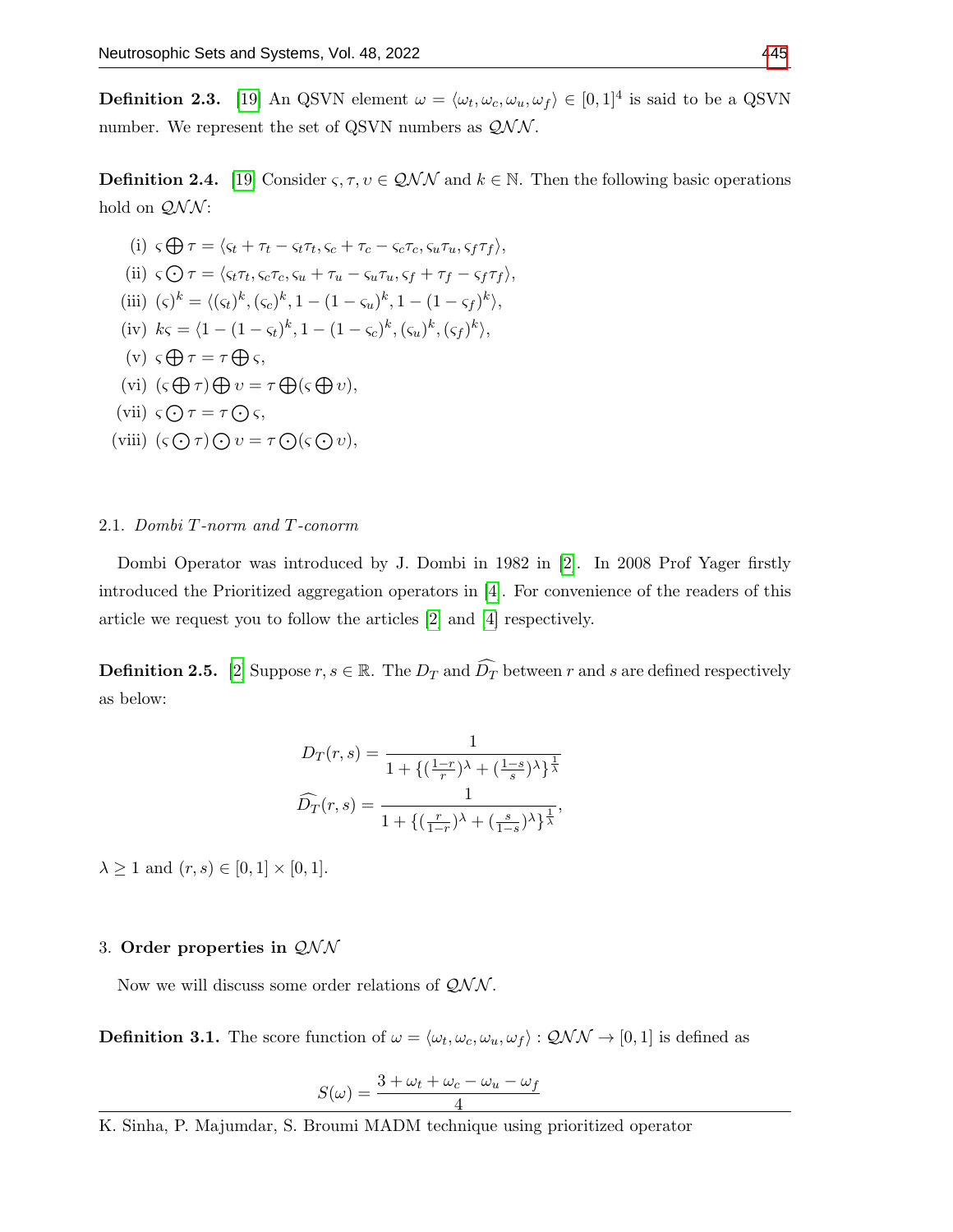We now define a few accuracy functions  $A_i : QNN \rightarrow [0,1], i = \infty, \in, \ni$  of  $\omega =$  $\langle \omega_t, \omega_c, \omega_u, \omega_f \rangle \in \mathcal{QNN}$  as follows:

$$
\mathcal{A}_{\infty}(\omega) = \frac{(\omega_t + \omega_c) - (\omega_u + \omega_f)}{2}
$$

$$
\mathcal{A}_{\infty}(\omega) = \frac{\omega_t - \omega_c}{4}
$$

$$
\mathcal{A}_{\ni}(\omega) = \frac{\omega_u - \omega_f}{4}.
$$

**Remark 3.2.** From Definition [3.1,](#page-2-0) the following properties of score function and accuracy functions of a QSVN number  $\omega \in \mathcal{QNN}$  can be obtained:

- (i)  $0 \le S(\omega) \le 1.25$ .
- (ii)  $-1 \leq A_{\infty}(\omega) \leq 1$ .
- (iii)  $-0.25 \leq A_{\infty}(\omega) \leq 0.25$ .
- (iv)  $-0.25 \leq A_{\exists}(\omega) \leq 0.25$ .

**Definition 3.3.** Suppose  $\mu, \nu \in QNN$ . We define the order relation between any two  $\mu, \nu \in$  $QNN$  as following:

- (i) If  $S(\mu) < S(\nu)$ , then  $\mu \leq \nu$ .
- (ii) If  $S(\mu) = S(\nu)$ , then
	- (a)  $\mathcal{A}_{\infty}(\mu) < \mathcal{A}_{\infty}(\nu) \Rightarrow \mu \leq \nu$  else if
	- (b)  $\mathcal{A}_{\infty}(\mu) = \mathcal{A}_{\infty}(\nu)$  with  $\mathcal{A}_{\infty}(\mu) < \mathcal{A}_{\infty}(\nu) \Rightarrow \mu \leq \nu$  else if
	- (c)  $\mathcal{A}_{\infty}(\mu) = \mathcal{A}_{\infty}(\nu), \mathcal{A}_{\infty}(\mu) = \mathcal{A}_{\infty}(\nu)$  with  $\mathcal{A}_{\ni}(\mu) < \mathcal{A}_{\ni}(\nu) \Rightarrow \mu \leq \nu$  else if
	- (d)  $\mathcal{A}_{\infty}(\mu) = \mathcal{A}_{\infty}(\nu), \mathcal{A}_{\in}(\mu) = \mathcal{A}_{\infty}(\nu)$  and  $\mathcal{A}_{\ni}(\mu) = \mathcal{A}_{\ni}(\nu) \Rightarrow \mu = \nu$ .

Here  $\mu \leq \nu$  denotes  $\mu$  proceeds  $\nu$ .

### 4. Some QSVN Dombi operations

**Definition 4.1.** Let  $\mu = \langle m_1, n_1, p_1, q_1 \rangle \in QNN$  and  $\nu = \langle m_2, n_2, p_2, q_1 \rangle \in QNN$ ,  $\lambda \ge 1$  and  $k > 0$ . Then the  $D_T$  and  $\widehat{D}_T$  operations on  $\mathcal{QNN}$  are defined as below:

(i)  
\n
$$
\mu \oplus \nu = \left\langle 1 - \frac{1}{1 + \left( (\frac{m_1}{1 - m_1})^{\lambda} + (\frac{m_2}{1 - m_2})^{\lambda} \right)^{\frac{1}{\lambda}}}, 1 - \frac{1}{1 + \left( (\frac{n_1}{1 - n_1})^{\lambda} + (\frac{n_2}{1 - n_2})^{\lambda} \right)^{\frac{1}{\lambda}}}, 1 - \frac{1}{1 + \left( (\frac{1 - p_1}{p_1})^{\lambda} + (\frac{1 - p_2}{p_2})^{\lambda} \right)^{\frac{1}{\lambda}}}, 1 - \frac{1}{1 + \left( (\frac{1 - q_1}{q_1})^{\lambda} + (\frac{1 - q_2}{q_2})^{\lambda} \right)^{\frac{1}{\lambda}}}} \right\rangle
$$
\n(ii)  
\n
$$
\mu \ominus \nu = \left\langle 1 - \frac{1}{1 + \left( (\frac{1 - m_1}{m_1})^{\lambda} + (\frac{1 - m_2}{m_2})^{\lambda} \right)^{\frac{1}{\lambda}}}, 1 - \frac{1}{1 + \left( (\frac{1 - n_1}{n_1})^{\lambda} + (\frac{1 - n_2}{n_2})^{\lambda} \right)^{\frac{1}{\lambda}}}, 1 - \frac{1}{1 + \left( (\frac{p_1}{1 - p_1})^{\lambda} + (\frac{p_2}{1 - p_2})^{\lambda} \right)^{\frac{1}{\lambda}}}, 1 - \frac{1}{1 + \left( (\frac{q_1}{1 - q_1})^{\lambda} + (\frac{q_2}{1 - q_2})^{\lambda} \right)^{\frac{1}{\lambda}}}} \right\rangle
$$
\n(iii)  
\n
$$
\kappa \mu = \left\langle 1 - \frac{1}{1 + \left( k(\frac{m_1}{1 - m_1})^{\lambda} \right)^{\frac{1}{\lambda}}}, 1 - \frac{1}{1 + \left( k(\frac{n_1}{1 - n_1})^{\lambda} \right)^{\frac{1}{\lambda}}}, 1 - \frac{1}{1 + \left( k(\frac{1 - p_1}{p_1})^{\lambda} \right)^{\frac{1}{\lambda}}}, 1 - \frac{1}{1 + \left( k(\frac{1 - q_1}{q_1})^{\lambda} \right)^{\frac{1}{\lambda}}}} \right\rangle
$$
\n(iv)  
\n
$$
\mu^k = \left\langle 1 - \frac{1}{
$$

K. Sinha, P. Majumdar, S. Broumi MADM technique using prioritized operator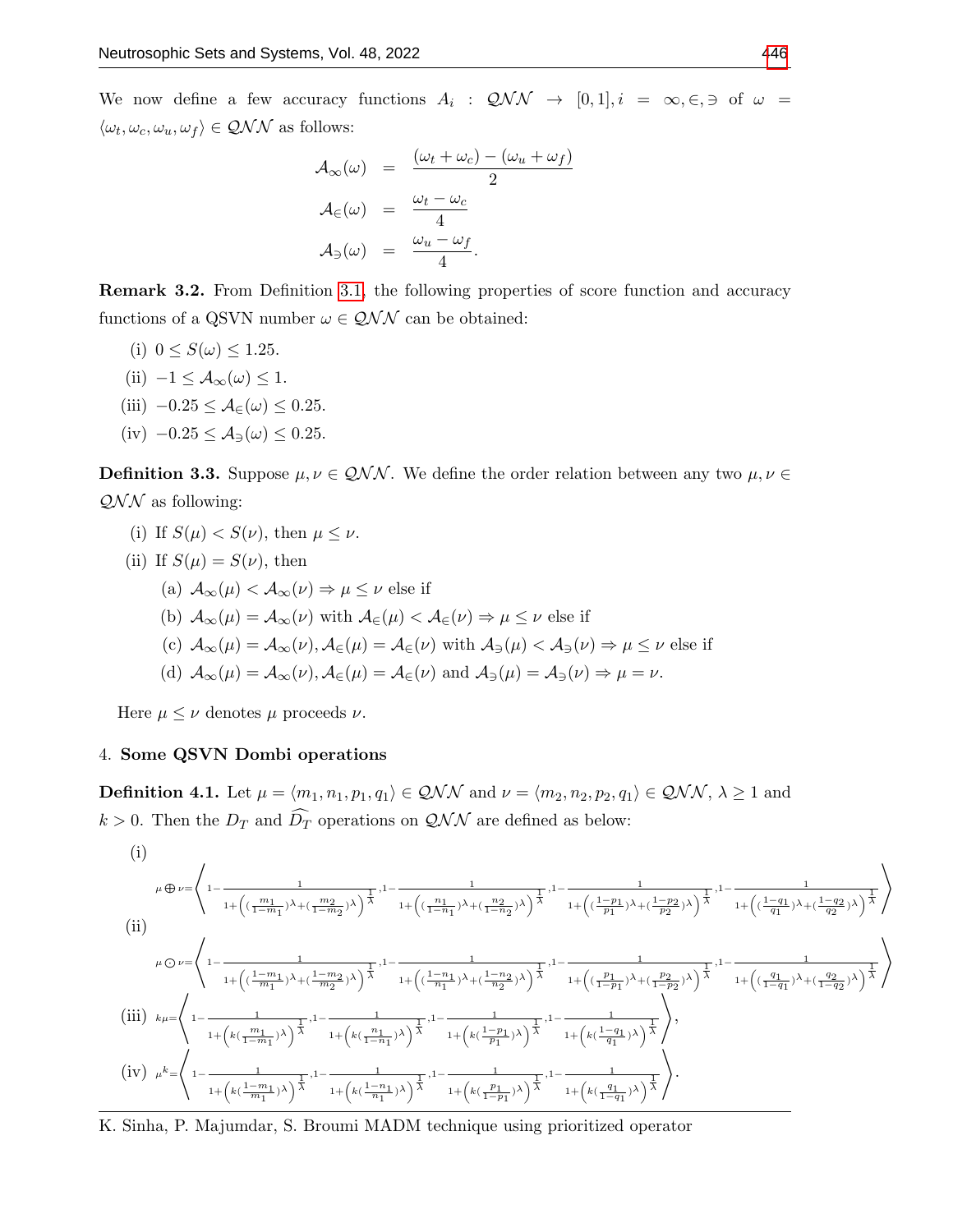# 5. Dombi prioritized average operators on  $QNN$

<span id="page-4-1"></span>**Definition 5.1.** Let  $\gamma_j = \langle m_j, n_j, p_j, q_j \rangle$   $(j = 1, 2, ..., l)$  be a collection on  $QNN$ . A QSVN Dombi prioritized average (QSVNDPA) operator of dimension l is a function  $s_1: \mathcal{QNN}^l \rightarrow$  $QNN$  defined by:

$$
s_1(\gamma_1, \gamma_2, \dots, \gamma_l) = \bigoplus_{j=1}^l \left( \frac{T_j \gamma_j}{\sum_{j=1}^l T_j} \right)
$$

where  $T_j =$ j−1<br>∏  $k=1$  $S(\gamma_k) \forall k, T_1 = 1 \text{ and } S(\gamma_j) = \frac{3+m_j+n_j-p_j-q_j}{4}$ 

<span id="page-4-0"></span>**Theorem 5.2.** Suppose  $\gamma_j = \langle m_j, n_j, p_j, q_j \rangle \ \forall j \in \mathbb{N}$  be a collection on QNN. Then

$$
s_1(\gamma_1, \gamma_2, \dots, \gamma_l) = \bigoplus_{j=1}^l \left( \frac{T_j \gamma_j}{\sum_{j=1}^l T_j} \right)
$$
  

$$
= \left\langle 1 - \frac{1}{\left( \sum_{j=1}^l \frac{T_j \left( \frac{m_j}{1 - m_j} \right)}{\sum_{j=1}^l T_j} \right)^{\frac{1}{\lambda}}, 1 - \frac{1}{\left( \sum_{j=1}^l \frac{T_j \left( \frac{n_j}{1 - n_j} \right)}{\sum_{j=1}^l T_j} \right)^{\frac{1}{\lambda}}}, 1 - \frac{1}{\left( \sum_{j=1}^l \frac{T_j \left( \frac{1 - p_j}{p_j} \right)}{\sum_{j=1}^l T_j} \right)^{\frac{1}{\lambda}}}, 1 - \frac{1}{\left( \sum_{j=1}^l \frac{T_j \left( \frac{1 - q_j}{q_j} \right)}{\sum_{j=1}^l T_j} \right)^{\frac{1}{\lambda}}}} \right\}
$$

Proof. Here 
$$
\gamma_1 \in QNN
$$
. Now we have  $\frac{T_1\gamma_1}{T_1} = \gamma_1$   
\n
$$
\left\langle 1 - \frac{1}{1 + \left\{ \left(\frac{m_1}{1 - m_1}\right)^{\lambda} \right\}^{\frac{1}{\lambda}}, 1 - \frac{1}{1 + \left\{ \left(\frac{n_1}{1 - n_1}\right)^{\lambda} \right\}^{\frac{1}{\lambda}}, 1 - \frac{1}{1 + \left\{ \left(\frac{1 - p_1}{p_1}\right)^{\lambda} \right\}^{\frac{1}{\lambda}}, 1 - \frac{1}{1 + \left\{ \left(\frac{1 - q_1}{q_1}\right)^{\lambda} \right\}^{\frac{1}{\lambda}}}} \right\rangle}.
$$
 Hence the above equation trivially holds for  $l = 1$ . In a parallel way for  $\gamma_2 \in QNN$ , we have  $\frac{T_2\gamma_2}{T_1 + T_2} = \left\langle 1 - \frac{1}{1 + \left\{ \frac{T_2\left(\frac{m_2}{1 - m_2}\right)^{\lambda}\right\}^{\frac{1}{\lambda}}}{1 + \left\{ \frac{T_2\left(\frac{n_2}{1 - n_2}\right)^{\lambda}\right\}^{\frac{1}{\lambda}}}{1 + \left\{ \frac{T_2\left(\frac{1 - p_2}{1 - n_2}\right)^{\lambda}}{T_1 + T_2} \right\}} \right\}.$  Therefore

$$
s_1(\gamma_1, \gamma_2) = \bigoplus_{j=1}^2 \left( \frac{T_j \gamma_j}{\sum\limits_{j=1}^2 T_j} \right)
$$

$$
= \left\langle 1 - \frac{1}{\left( \sum\limits_{j=1}^2 \frac{T_j \left( \frac{m_j}{1 - m_j} \right)^{\lambda}}{1 + \left\{ \sum\limits_{j=1}^2 \frac{T_j \left( \frac{n_j}{1 - n_j} \right)^{\lambda}}{2} \right\}^{\frac{1}{\lambda}}, 1 - \frac{1}{\left( \sum\limits_{j=1}^2 \frac{T_j \left( \frac{1 - p_j}{p_j} \right)^{\lambda}}{2} \right)^{\frac{1}{\lambda}}}, 1 - \frac{1}{\left( \sum\limits_{j=1}^2 \frac{T_j \left( \frac{1 - q_j}{p_j} \right)^{\lambda}}{2} \right)^{\frac{1}{\lambda}}} \right\}.
$$

K. Sinha, P. Majumdar, S. Broumi MADM technique using prioritized operator

.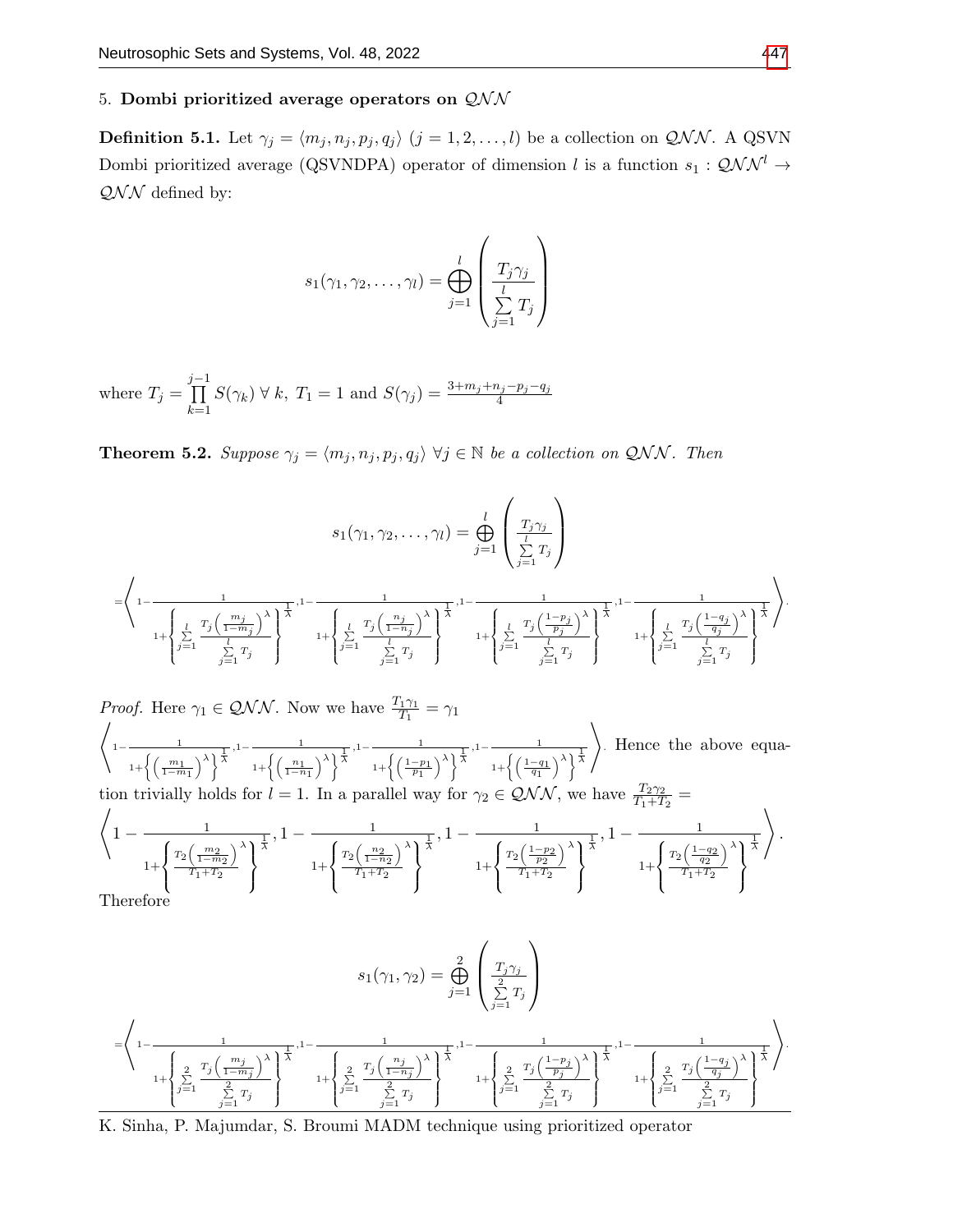Hence the equation is valid for  $l = 1, 2$ . We assume that the equation is valid for  $l = s$  i.e.

$$
s_1(\gamma_1, \gamma_2, \dots, \gamma_s) = \bigoplus_{j=1}^s \left( \frac{T_j \gamma_j}{\sum_{j=1}^s T_j} \right)
$$

$$
= \left\langle 1 - \frac{1}{\left( \sum_{j=1}^s \frac{T_j \left( \frac{m_j}{1 - m_j} \right)^{\lambda}}{\sum_{j=1}^s T_j} \right)^{\frac{1}{\lambda}}, 1 - \frac{1}{\left( \sum_{j=1}^s \frac{T_j \left( \frac{n_j}{1 - n_j} \right)^{\lambda}}{\sum_{j=1}^s T_j} \right)^{\frac{1}{\lambda}}}, 1 - \frac{1}{\left( \sum_{j=1}^s \frac{T_j \left( \frac{1 - p_j}{p_j} \right)^{\lambda}}{\sum_{j=1}^s T_j} \right)^{\frac{1}{\lambda}}}, 1 - \frac{1}{\left( \sum_{j=1}^s \frac{T_j \left( \frac{1 - q_j}{q_j} \right)^{\lambda}}{\sum_{j=1}^s T_j} \right)^{\frac{1}{\lambda}}}, 1 - \frac{1}{\left( \sum_{j=1}^s \frac{T_j \left( \frac{1 - q_j}{q_j} \right)^{\lambda}}{\sum_{j=1}^s T_j} \right)^{\frac{1}{\lambda}}}, 1 - \frac{1}{\left( \sum_{j=1}^s \frac{T_j \left( \frac{1 - q_j}{q_j} \right)^{\lambda}}{\sum_{j=1}^s T_j} \right)^{\frac{1}{\lambda}}}, 1 - \frac{1}{\left( \sum_{j=1}^s \frac{T_j \left( \frac{1 - q_j}{q_j} \right)^{\lambda}}{\sum_{j=1}^s T_j} \right)^{\frac{1}{\lambda}}}, 1 - \frac{1}{\left( \sum_{j=1}^s \frac{T_j \left( \frac{1 - q_j}{q_j} \right)^{\lambda}}{\sum_{j=1}^s T_j} \right)^{\frac{1}{\lambda}}}, 1 - \frac{1}{\left( \sum_{j=1}^s \frac{T_j \left( \frac{1 - q_j}{q_j} \right)^{\lambda}}{\sum_{j=1}^s T_j} \right)^{\frac{1}{\lambda}}}, 1 - \frac{1}{\left( \sum_{j=1}^s \frac{T_j \left( \frac{1 - q_j}{q_j} \right)^{\lambda}}{\sum_{j=1}^s T_j} \right)^{\frac{1}{\lambda}}}, 1 - \frac{1}{\left(
$$

Finally for  $l = s + 1$ , one can easily see that

$$
s_{1}(\gamma_{1},\gamma_{2},\ldots,\gamma_{s}) = \bigoplus_{j=1}^{s} \left(\frac{T_{j}\gamma_{j}}{\sum\limits_{j=1}^{s}T_{j}}\right) \bigoplus \left(\frac{T_{s+1}\gamma_{s+1}}{\sum\limits_{j=1}^{s}T_{j}}\right)
$$
\n
$$
= \left\langle 1 - \frac{1}{\sqrt{\sum\limits_{j=1}^{s} \frac{T_{j}\left(1 - m_{j}\right)}{\sum\limits_{j=1}^{s}T_{j}}}\right\rangle^{\frac{1}{\lambda}}, 1 - \frac{1}{\sqrt{\sum\limits_{j=1}^{s} \frac{T_{j}\left(1 - m_{j}\right)}{\sum\limits_{j=1}^{s}T_{j}}}}\right)^{\frac{1}{\lambda}}, 1 - \frac{1}{\sqrt{\sum\limits_{j=1}^{s} \frac{T_{j}\left(1 - m_{j}\right)}{\sum\limits_{j=1}^{s}T_{j}}}}\right)^{\frac{1}{\lambda}}, 1 - \frac{1}{\sqrt{\sum\limits_{j=1}^{s} \frac{T_{j}\left(1 - m_{j}\right)}{\sum\limits_{j=1}^{s}T_{j}}}}\right)^{\frac{1}{\lambda}}, 1 - \frac{1}{\sqrt{\sum\limits_{j=1}^{s} \frac{T_{j}\left(1 - m_{j}\right)}{\sum\limits_{j=1}^{s}T_{j}}}}\right)^{\frac{1}{\lambda}}, 1 - \frac{1}{\sqrt{\sum\limits_{j=1}^{s} \frac{T_{j}\left(1 - m_{j}\right)}{\sum\limits_{j=1}^{s}T_{j}}}}\right)^{\frac{1}{\lambda}}, 1 - \frac{1}{\sqrt{\sum\limits_{j=1}^{s} \frac{T_{j}\left(1 - m_{j}\right)}{\sum\limits_{j=1}^{s}T_{j}}}}\right)^{\frac{1}{\lambda}}, 1 - \frac{1}{\sqrt{\sum\limits_{j=1}^{s} \frac{T_{j}\left(1 - m_{j}\right)}{\sum\limits_{j=1}^{s}T_{j}}}}\right)^{\frac{1}{\lambda}}, 1 - \frac{1}{\sqrt{\sum\limits_{j=1}^{s} \frac{T_{j}\left(1 - m_{j}\right)}{\sum\limits_{j=1}^{s}T_{j}}}}\right)^{\frac{1}{\lambda}}, 1 - \frac{1}{\sqrt{\sum\limits_{j=1}^{s} \frac{T_{j}\left(1 - m_{j}\right)}{\sum\limits_{j=
$$

Finally the equation

$$
s_1(\gamma_1, \gamma_2, \dots, \gamma_s) = \bigoplus_{j=1}^s \left( \frac{T_j \gamma_j}{\sum_{j=1}^s T_j} \right)
$$

$$
= \left\langle 1 - \frac{1}{\left( \sum_{j=1}^s \frac{T_j \left( \frac{m_j}{1 - m_j} \right)^{\lambda}}{\sum_{j=1}^s T_j} \right)^{\frac{1}{\lambda}}}, 1 - \frac{1}{\left( \sum_{j=1}^s \frac{T_j \left( \frac{n_j}{1 - n_j} \right)^{\lambda}}{\sum_{j=1}^s T_j} \right)^{\frac{1}{\lambda}}}, 1 - \frac{1}{\left( \sum_{j=1}^s \frac{T_j \left( \frac{1 - p_j}{p_j} \right)^{\lambda}}{\sum_{j=1}^s T_j} \right)^{\frac{1}{\lambda}}}, 1 - \frac{1}{\left( \sum_{j=1}^s \frac{T_j \left( \frac{1 - q_j}{q_j} \right)^{\lambda}}{\sum_{j=1}^s T_j} \right)^{\frac{1}{\lambda}}}} \right\}
$$

holds for all  $s \in \mathbb{N}$ .  $\Box$ 

<span id="page-5-0"></span>**Theorem 5.3.** The QSVNDPA operator  $s_1$  satisfies the following properties:

- (i) Consistency:  $s_1(\gamma_1, \gamma_2, \ldots, \gamma_l) \in \mathcal{QNN}$ .
- (ii) Idempotency:  $s_1(\gamma, l \text{ times } \dots, \gamma) = \gamma$ .
- (iii) Commutativity:  $s_1(\gamma_1, \gamma_2, \ldots, \gamma_l) = s_1(\gamma_l, \gamma_{l-1}, \ldots, \gamma_1).$
- (iv)  $s_1(\gamma_{\pi(1)}, \gamma_{\pi(2)}, \ldots, \gamma_{\pi(l)}) = s_1(\gamma_1, \gamma_2, \ldots, \gamma_l)$  where  $\pi$  is a permutation on  $\{1, 2, \ldots, l\}$ .

Proof. The basic two properties of QSVNDPA operator i.e. consistency and commutativity properties are quite easy. We will prove the property (ii) and (iv) respectively. If  $\gamma_j = \gamma \forall j$ 

K. Sinha, P. Majumdar, S. Broumi MADM technique using prioritized operator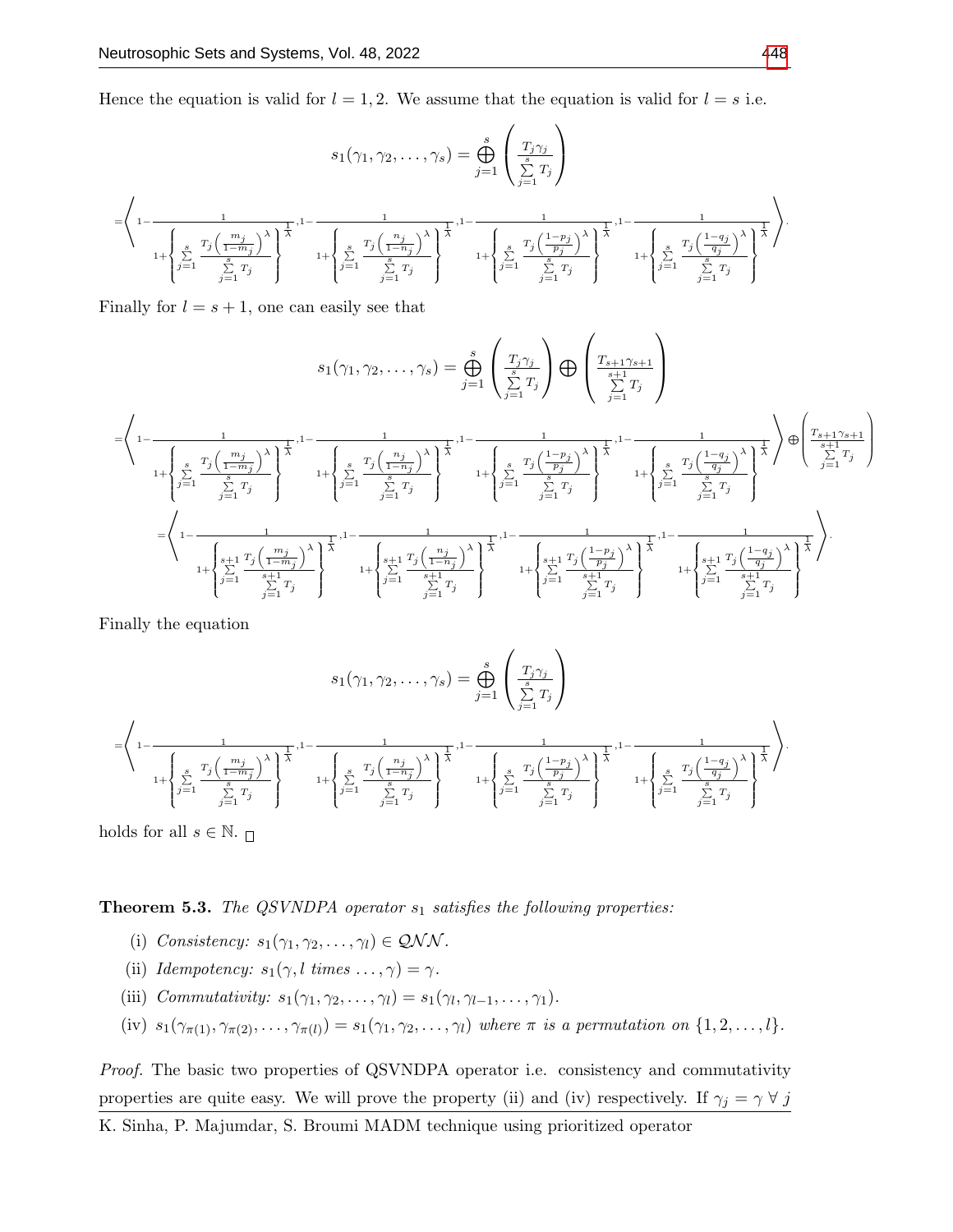then

$$
s_1(\gamma, l \text{ times } \dots, \gamma) = \bigoplus_{j=1}^s \left( \frac{T_j \gamma_j}{\sum_{j=1}^s T_j} \right) = \bigoplus_{j=1}^s \left( \frac{T_j}{\sum_{j=1}^s T_j} \right) \gamma = \gamma.
$$

Finally consider  $\pi$  as a permutation on  $\{1, 2, \ldots, l\}$ . Now due to additive commutativity in  $\mathcal{QNN}$ 

$$
s_1(\gamma_{\pi(1)}, \gamma_{\pi(2)}, \dots, \gamma_{\pi(s)}) = \bigoplus_{j=1}^s \left( \frac{T_{\pi(j)} \gamma_{\pi(j)}}{\sum_{j=1}^s T_{\pi(j)}} \right) = \bigoplus_{j=1}^s \left( \frac{T_j \gamma_j}{\sum_{j=1}^s T_j} \right).
$$

Hence we are done.  $_\Box$ 

<span id="page-6-0"></span>**Theorem 5.4.** Consider  $\gamma_j = \langle m_j , n_j , p_j , q_j \rangle$   $(j = 1, 2, ..., l)$  and  $\delta_j = \langle \widetilde{m_j}, \widetilde{n_j}, \widetilde{p_j}, \widetilde{q_j} \rangle$   $(j = 1, 2, ..., l)$ 1, 2, ..., *l*) are two collections on QNN such that  $m_j \leq \widetilde{m}_j, n_j \leq \widetilde{n}_j, p_j \geq \widetilde{p}_j, q_j \geq \widetilde{q}_j \forall j$ . Then  $s_1(\gamma_1, \gamma_2, \ldots, \gamma_l) \leq s_1(\delta_1, \delta_2, \ldots, \delta_l).$ 

Proof. Here,

$$
s_{1}(\gamma_{1},\gamma_{2},\ldots,\gamma_{l}) = \bigoplus_{j=1}^{l} \left( \frac{T_{j}\gamma_{j}}{\sum\limits_{j=1}^{l} T_{j}} \right)
$$
\n
$$
= \left\langle 1 - \frac{1}{\left( \sum\limits_{j=1}^{l} T_{j} \left( \frac{m_{j}}{1-m_{j}} \right)^{\lambda} \right)^{\frac{1}{\lambda}}, 1 - \frac{1}{\left( \sum\limits_{j=1}^{l} T_{j} \left( \frac{1-p_{j}}{1-n_{j}} \right)^{\lambda} \right)^{\frac{1}{\lambda}}}, 1 - \frac{1}{\left( \sum\limits_{j=1}^{l} T_{j} \left( \frac{1-p_{j}}{1-n_{j}} \right)^{\lambda} \right)^{\frac{1}{\lambda}}}, 1 - \frac{1}{\left( \sum\limits_{j=1}^{l} T_{j} \left( \frac{1-p_{j}}{1-n_{j}} \right)^{\lambda} \right)^{\frac{1}{\lambda}}}, 1 - \frac{1}{\left( \sum\limits_{j=1}^{l} T_{j} \left( \frac{1-p_{j}}{1-n_{j}} \right)^{\lambda} \right)^{\frac{1}{\lambda}}}, 1 - \frac{1}{\left( \sum\limits_{j=1}^{l} T_{j} \right)^{\lambda}} \right\}.
$$
\n
$$
s_{1}(\delta_{1}, \delta_{2}, \ldots, \delta_{l}) = \bigoplus_{j=1}^{l} \left( \frac{T_{j}\delta_{j}}{\sum\limits_{j=1}^{l} T_{j}} \right)
$$
\n
$$
= \left\langle 1 - \frac{1}{\left( \sum\limits_{j=1}^{l} \frac{T_{j} \left( \frac{\widetilde{m_{j}}}{1-m_{j}} \right)^{\lambda}}{\frac{1}{\lambda}} \right)^{\frac{1}{\lambda}}}, 1 - \frac{1}{\left( \sum\limits_{j=1}^{l} \frac{T_{j} \left( \frac{\widetilde{m_{j}}}{1-n_{j}} \right)^{\lambda}}{\frac{1}{\lambda}} \right)^{\frac{1}{\lambda}}}, 1 - \frac{1}{\left( \sum\limits_{j=1}^{l} T_{j} \left( \frac{1-p_{j}}{1-n_{j}} \right)^{\lambda}} \right)^{\frac{1}{\lambda}}}, 1 - \frac{1}{\left( \sum\limits_{j=1}^{l} \frac{T_{j}
$$

Firstly we consider that  $m_j < \widetilde{m_j}, n_j < \widetilde{n_j}, p_j > \widetilde{p_j}, q_j > \widetilde{q_j} \forall j \in \{1, ..., l\}$ . Then

$$
1 - m_j > 1 - \widetilde{m}_j \quad \forall j \in \{1, \dots, l\}
$$
\n
$$
\Rightarrow \left(\frac{1 - m_j}{m_j}\right) > \left(\frac{1 - \widetilde{m}_j}{\widetilde{m}_j}\right)
$$
\n
$$
\Rightarrow T_j \left(\frac{m_j}{1 - m_j}\right)^\lambda < T_j \left(\frac{\widetilde{m}_j}{1 - \widetilde{m}_j}\right)^\lambda
$$

K. Sinha, P. Majumdar, S. Broumi MADM technique using prioritized operator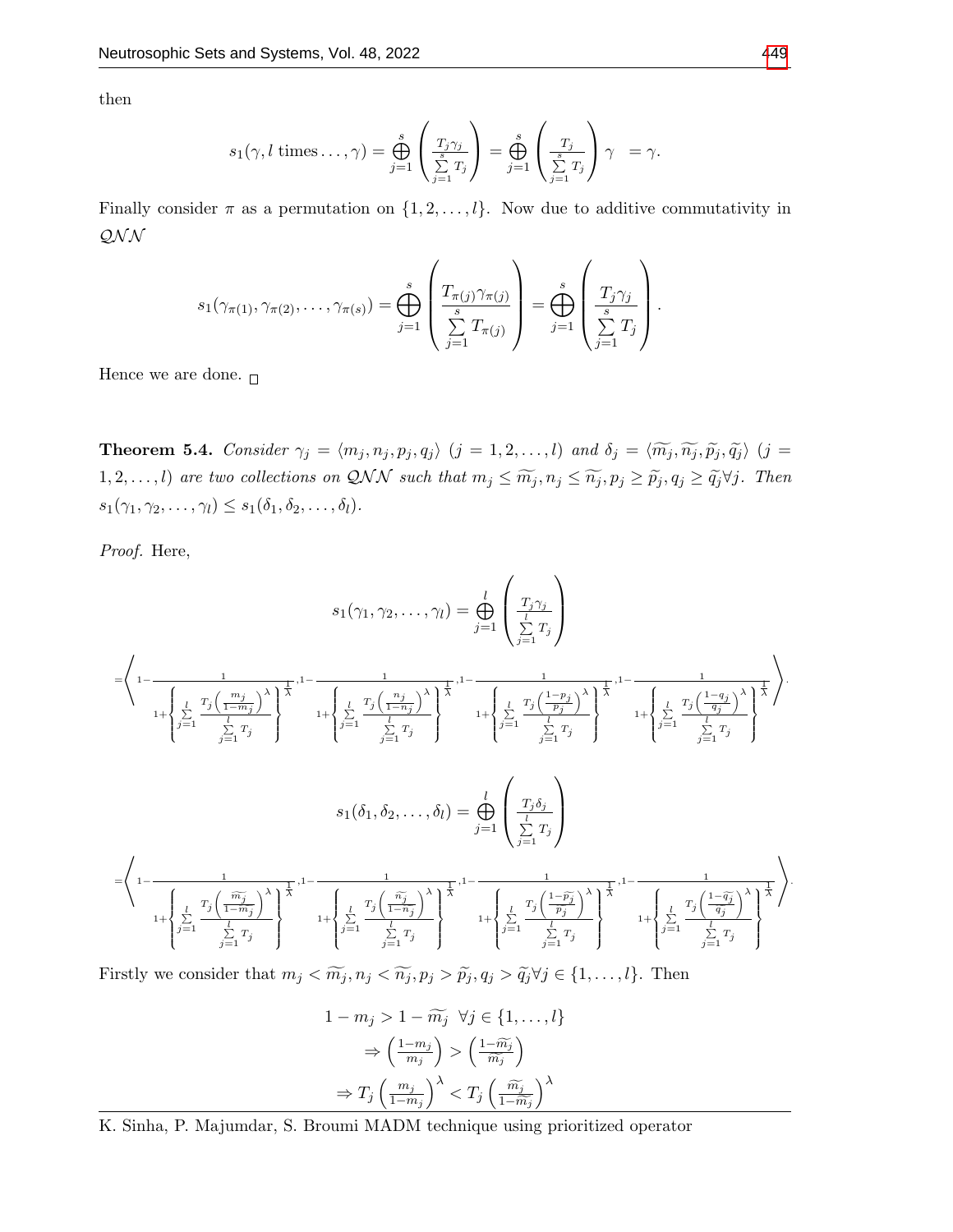$$
\Rightarrow \frac{1}{1 + \left\{ \sum_{j=1}^{l} \frac{T_j \left( \frac{m_j}{1 - m_j} \right)^{\lambda}}{\sum_{j=1}^{l} T_j} \right\}^{\frac{1}{\lambda}}} > \frac{1}{1 + \left\{ \sum_{j=1}^{l} \frac{T_j \left( \frac{\widetilde{m}_j}{1 - \widetilde{m}_j} \right)^{\lambda}}{\sum_{j=1}^{l} T_j} \right\}^{\frac{1}{\lambda}}}
$$
  

$$
\Rightarrow 1 - \frac{1}{1 + \left\{ \sum_{j=1}^{l} \frac{T_j \left( \frac{m_j}{1 - m_j} \right)^{\lambda}}{\sum_{j=1}^{l} T_j} \right\}^{\frac{1}{\lambda}}} < 1 - \frac{1}{1 + \left\{ \sum_{j=1}^{l} \frac{T_j \left( \frac{\widetilde{m}_j}{1 - \widetilde{m}_j} \right)^{\lambda}}{\sum_{j=1}^{l} T_j} \right\}^{\frac{1}{\lambda}}}
$$

In a same way we can observe that

$$
\Rightarrow \frac{1}{1 + \left\{ \sum_{j=1}^{l} \frac{T_j \left( \frac{n_j}{1 - n_j} \right)^\lambda}{\sum_{j=1}^{l} T_j} \right\}^\frac{1}{\lambda}} > \frac{1}{1 + \left\{ \sum_{j=1}^{l} \frac{T_j \left( \frac{\widetilde{n_j}}{1 - \widetilde{n_j}} \right)^\lambda}{\sum_{j=1}^{l} T_j} \right\}^\frac{1}{\lambda}} \\ \Rightarrow \frac{1}{1 + \left\{ \sum_{j=1}^{l} \frac{T_j \left( \frac{1 - p_j}{p_j} \right)^\lambda}{\sum_{j=1}^{l} T_j} \right\}^\frac{1}{\lambda}} > \frac{1}{1 + \left\{ \sum_{j=1}^{l} \frac{T_j \left( \frac{1 - \widetilde{p_j}}{\widetilde{p_j}} \right)^\lambda}{\sum_{j=1}^{l} T_j} \right\}^\frac{1}{\lambda}} \\ \Rightarrow \frac{1}{1 + \left\{ \sum_{j=1}^{l} \frac{T_j \left( \frac{1 - q_j}{q_j} \right)^\lambda}{\sum_{j=1}^{l} T_j} \right\}^\frac{1}{\lambda}} > \frac{1}{1 + \left\{ \sum_{j=1}^{l} \frac{T_j \left( \frac{1 - \widetilde{q_j}}{\widetilde{q_j}} \right)^\lambda}{\sum_{j=1}^{l} T_j} \right\}^\frac{1}{\lambda}} \\ \Rightarrow \frac{1}{1 + \left\{ \sum_{j=1}^{l} \frac{T_j \left( \frac{1 - q_j}{\widetilde{q_j}} \right)^\lambda}{\sum_{j=1}^{l} T_j} \right\}^\frac{1}{\lambda}} \right. \\ \left. + \left\{ \sum_{j=1}^{l} \frac{T_j \left( \frac{1 - \widetilde{q_j}}{\widetilde{q_j}} \right)^\lambda}{\sum_{j=1}^{l} T_j} \right\}^\frac{1}{\lambda}} \right\}
$$

Combining all the above we get  $s_1(\gamma_1, \gamma_2, \ldots, \gamma_l) < s_1(\delta_1, \delta_2, \ldots, \delta_l)$ . Now if  $m_j = \widetilde{m_j}, n_j =$  $\widetilde{n_j}, p_j = \widetilde{p_j}, q_j = \widetilde{q_j} \ \forall j \in \{1, \ldots, l\},\$  then all the equalities as well as the score functions become equal. Finally  $s_1(\gamma_1, \gamma_2, \ldots, \gamma_l) \leq s_1(\delta_1, \delta_2, \ldots, \delta_l)$ .

<span id="page-7-0"></span>**Theorem 5.5.** Consider a collection of  $\gamma_j = \langle m_j, n_j, p_j, q_j \rangle, j \in \mathbb{N}$  in QNN. Then

$$
\gamma \le s_1(\gamma_1, \gamma_2, \dots, \gamma_l) \le \overline{\gamma}, where
$$
  

$$
\gamma = \langle \min_j(m_j), \min_j(n_j), \min_j(p_j), \min_j(q_j) \rangle = \langle \underbrace{m_j, n_j, p_j, q_j}_{\overline{\gamma}} \rangle \text{ and }
$$
  

$$
\overline{\gamma} = \langle \max_j(m_j), \max_j(n_j), \max_j(p_j), \max_j(q_j) \rangle = \langle \overline{m_j}, \overline{n_j}, \overline{p_j}, \overline{q_j} \rangle.
$$

*Proof.* From Definition of  $QNN$  we have  $\forall j = \{1, 2, ..., l\},$ 

$$
\underline{m_j} \le m_j \le \overline{m_j}, \underline{n_j} \le n_j \le \overline{n_j} \text{ and}
$$
  

$$
\underline{p_j} \ge p_j \ge \overline{p_j}, \underline{q_j} \ge q_j \ge \overline{q_j}.
$$

Then

$$
s_{\left(\gamma\right)} l \ times, \gamma \leq s_{\left(\gamma_1, \gamma_2, \dots, \gamma_l\right)} \leq s_{\left(\overline{\gamma}, l \ times, \overline{\gamma}\right), i.e
$$

$$
\gamma \leq s_{\left(\gamma_1, \gamma_2, \dots, \gamma_l\right)} \leq \overline{\gamma}.
$$

 $\Box$ 

K. Sinha, P. Majumdar, S. Broumi MADM technique using prioritized operator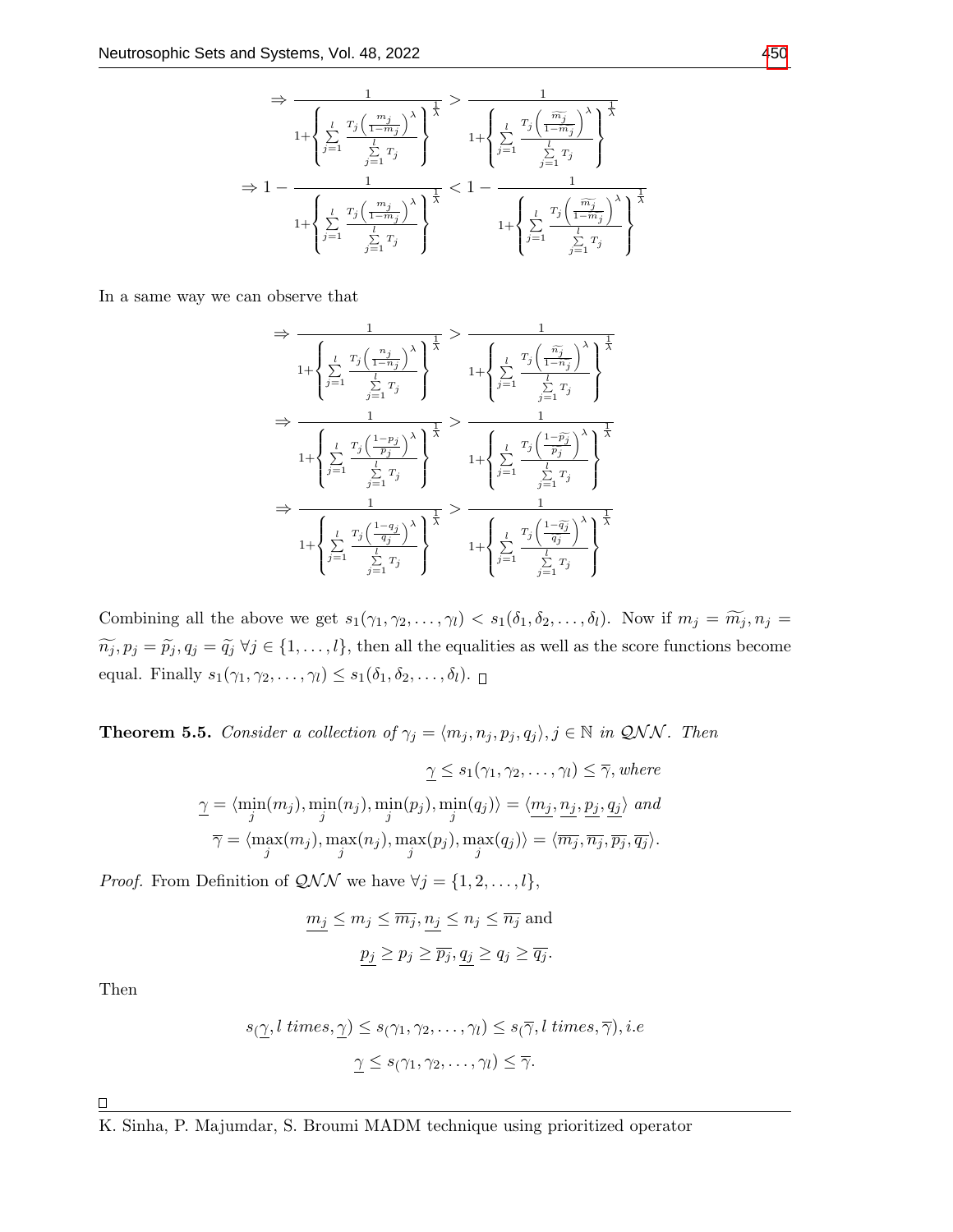**Definition 5.6.** Consider the mass associated with  $\gamma_j$  as  $M_j > 0 \ \forall j = 1, ..., l$ , where  $M =$  $(M_1, M_2, \ldots, M_l)^T$  is the mass vector such that  $\sum_{i=1}^l$  $j=1$  $M_j = 1$ . Then the QSVNWDPA (QSVN) weighted DPA) can be defined as follows:

$$
s_M(\gamma_1, \gamma_2, \dots, \gamma_l) = \bigoplus_{j=1}^l \left( \frac{M_j T_j}{\sum_{j=1}^l M_j T_j} \gamma_j \right)
$$

where  $T_j =$ j−1<br>∏  $k=1$  $S(\gamma_k)$   $(k = 1, 2, \ldots, l), T_1 = 1$  and  $S(\gamma_j) = \frac{3 + m_j + n_j - p_j - q_j}{4}$ 

**Definition 5.7.** Suppose  $\gamma_j = \langle m_j, n_j, p_j, q_j \rangle$ ,  $(j = 1, 2, ..., l)$  be a collection on  $\mathcal{QNN}$ . Then a QSVNDPA operator  $s_1$  of dimension l can be written as follows

$$
s_1(\gamma_1, \gamma_2, \dots, \gamma_l) = \bigoplus_{j=1}^l \left( \frac{T_j \gamma_j}{\sum_{j=1}^l T_j} \right)
$$

Now if  $T_j = \frac{1}{l}$  $\frac{1}{l}$   $\forall$  j then

$$
s_1(\gamma_1, \gamma_2, \ldots, \gamma_l) = \frac{1}{l} \bigoplus_{j=1}^l \gamma_j.
$$

is called average QSVNDPA operator of  $\gamma_j = \langle m_j, n_j, p_j, q_j \rangle$   $(j = 1, 2, \ldots, l)$ .

<span id="page-8-0"></span>**Definition 5.8.** Let  $\gamma_j = \langle m_j, n_j, p_j, q_j \rangle$   $(j = 1, 2, ..., l)$  be a collection on  $QNN$ . A QSVN Dombi prioritized geometric (QSVNDPG) operator of dimension  $l$  is a function  $s_2:{\mathcal{QNN}}^l\to$  $QNN$  defined by:

$$
s_2(\gamma_1, \gamma_2, \dots, \gamma_l) = \bigodot_{j=1}^l \gamma_j^{\frac{T_j}{\sum\limits_{j=1}^l T_j}}
$$

where  $T_j =$ j−1<br>∏  $k=1$  $S(\gamma_k)$   $(k = 1, 2, ..., l)$ ,  $T_1 = 1$  and  $S(\gamma_j) = \frac{3 + m_j + n_j - p_j - q_j}{4}$ .

**Theorem 5.9.** Suppose  $\gamma_j = \langle m_j, n_j, p_j, q_j \rangle$   $(j = 1, 2, ..., l)$  be a collection on QNN. Then

$$
s_2(\gamma_1, \gamma_2, \dots, \gamma_l) = \bigcirc_{j=1}^l \gamma_j^{\frac{T_j}{\sum\limits_{j=1}^l T_j}} \\ = \left\langle 1 - \frac{1}{\left( \sum\limits_{j=1}^l \frac{T_j \left( \frac{1-m_j}{m_j} \right)^{\lambda}}{1 + \left( \sum\limits_{j=1}^l \frac{T_j \left( \frac{1-n_j}{n_j} \right)^{\lambda}}{1 - \left( \frac{1}{m_j} \right)^{\lambda}} \right)^{\frac{1}{\lambda}}}, 1 - \frac{1}{\left( \sum\limits_{j=1}^l \frac{T_j \left( \frac{1-n_j}{n_j} \right)^{\lambda}}{1 + \left( \sum\limits_{j=1}^l \frac{T_j \left( \frac{p_j}{1-p_j} \right)^{\lambda}}{1 - \left( \frac{1}{m_j} \right)^{\lambda}} \right)^{\frac{1}{\lambda}}}, 1 - \frac{1}{\left( \sum\limits_{j=1}^l \frac{T_j \left( \frac{q_j}{1-p_j} \right)^{\lambda}}{1 - \left( \frac{1}{m_j} \right)^{\lambda}} \right)^{\frac{1}{\lambda}}}} \right\rangle.
$$

K. Sinha, P. Majumdar, S. Broumi MADM technique using prioritized operator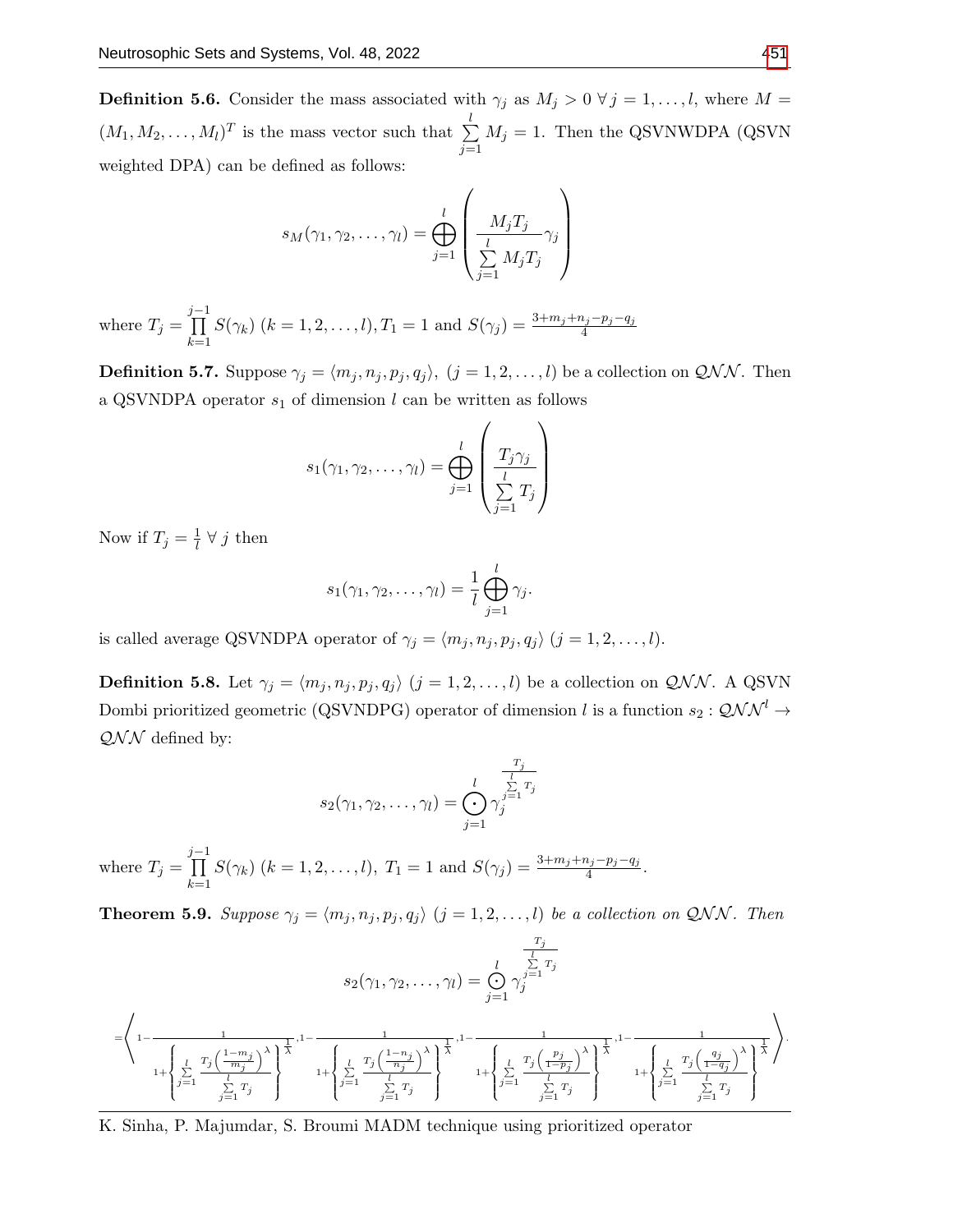*Proof.* The above theorem can be proved using the same proof procedure of Theorem [5.2.](#page-4-0)  $\Box$ 

**Theorem 5.10.** The QSVNDPG operator  $s_2$  satisfies properties as defined below:

- (i) Consistency:  $s_2(\gamma_1, \gamma_2, \ldots, \gamma_l) \in \mathcal{QNN}$ .
- (ii) Idempotency:  $s_2(\gamma, l \text{ times } \dots, \gamma) = \gamma$ .
- (iii) Commutativity:  $s_2(\gamma_1, \gamma_2, \ldots, \gamma_l) = s_2(\gamma_l, \gamma_{l-1}, \ldots, \gamma_1).$
- (iv)  $s_2(\gamma_{\pi(1)}, \gamma_{\pi(2)}, \ldots, \gamma_{\pi(l)}) = s_2(\gamma_1, \gamma_2, \ldots, \gamma_l)$  where  $\pi$  is a permutation on  $\{1, 2, \ldots, l\}.$

*Proof.* We have omitted it due to similarity with Theorem [5.3.](#page-5-0)  $\Box$ 

**Theorem 5.11.** Consider  $\gamma_j = \langle m_j , n_j , p_j , q_j \rangle$   $(j = 1, 2, ..., l)$  and  $\widetilde{\gamma}_j = \langle \widetilde{m_j}, \widetilde{n_j}, \widetilde{p_j}, \widetilde{q_j} \rangle$   $(j = 1, 2, ..., l)$ 1, 2, ..., *l*) are two collections on QNN such that  $m_j \leq \widetilde{m}_j$ ,  $n_j \leq \widetilde{n}_j$ ,  $p_j \geq \widetilde{p}_j$ ,  $q_j \geq \widetilde{q}_j \forall j$ . Then  $s_2(\gamma_1, \gamma_2, \ldots, \gamma_l) \leq s_2(\widetilde{\gamma_1}, \widetilde{\gamma_2}, \ldots, \widetilde{\gamma_l}).$ 

*Proof.* Here the proof is similar with Theorem [5.4,](#page-6-0) hence we have omitted it.  $\Box$ 

**Theorem 5.12.** Consider a collection of  $\gamma_j = \langle m_j, n_j, p_j, q_j \rangle$ ,  $j = 1, 2, ..., l$  in QNN. Then

$$
\underline{\gamma} \leq s_2(\gamma_1, \gamma_2, \dots, \gamma_l) \leq \overline{\gamma}, where
$$
  

$$
\underline{\gamma} = \langle \min_j(m_j), \min_j(n_j), \min_j(p_j), \min_j(q_j) \rangle = \langle \underline{m_j}, \underline{n_j}, \underline{p_j}, \underline{q_j} \rangle \text{ and}
$$
  

$$
\overline{\gamma} = \langle \max_j(m_j), \max_j(n_j), \max_j(p_j), \max_j(q_j) \rangle = \langle \overline{m_j}, \overline{n_j}, \overline{p_j}, \overline{q_j} \rangle.
$$

*Proof.* Again proof is not done due to its similarity with Theorem [5.5.](#page-7-0)  $\Box$ 

**Definition 5.13.** Suppose  $\gamma_j = \langle m_j, n_j, p_j, q_j \rangle$ ,  $(j = 1, 2, ..., l)$  be a collection on  $\mathcal{QNN}$ . Then a QSVNDPG operator  $s_2$  of dimension l can be written as follows:

$$
s_2(\gamma_1, \gamma_2, \ldots, \gamma_l) = \bigodot_{j=1}^l \gamma_j^{\frac{T_j}{\sum\limits_{j=1}^l T_j}}.
$$

If  $T_j = \frac{1}{l}$  $\frac{1}{l} \forall j \in \{1, 2, \ldots, l\}$  then

$$
s_2(\gamma_1, \gamma_2, \ldots, \gamma_l) = (\bigodot_{j=1}^l \gamma_j)^{\frac{1}{l}}.
$$

is called average QSVNDPG operator of  $\gamma_j = \langle m_j, n_j, p_j, q_j \rangle$   $(j = 1, 2, \dots, l)$ .

K. Sinha, P. Majumdar, S. Broumi MADM technique using prioritized operator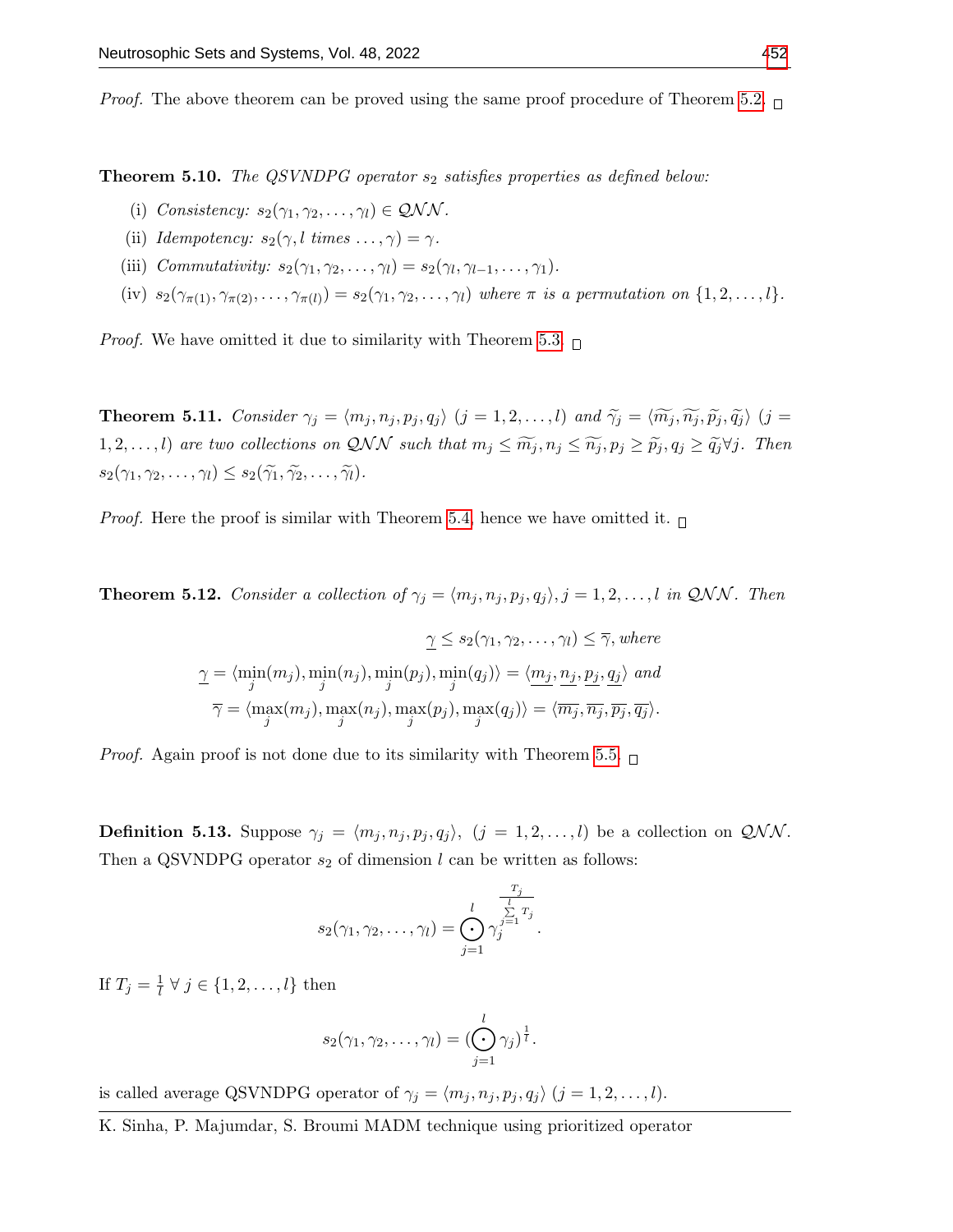**Definition 5.14.** Consider the mass associated with  $\gamma_j$  as  $M_j > 0 \ \forall j = 1, ..., l$ , where  $M = (M_1, M_2, \ldots, M_l)^T$  is the mass vector such that  $\sum_{i=1}^{l}$  $j=1$  $M_j = 1$ . Then the QSVNWDPG (SVN weighted DPG) can be defined as follows:

$$
s_{\mathcal{M}}(\gamma_1, \gamma_2, \dots, \gamma_l) = \bigodot_{j=1}^l \gamma_j^{\frac{M_j T_j}{\sum\limits_{j=1}^l M_j T_j}},
$$
  
where  $T_j = \prod_{k=1}^{j-1} S(\gamma_k)(k = 1, 2, \dots, l), T_1 = 1$  and  $S(\gamma_j) = \frac{3 + m_j + n_j - p_j - q_j}{4}$ 

## 6. An application in MADM of QSVNWDPA and QSVNWDPG operator

For smooth understanding of QSVN operators it is better to apply our operators in MADM problems. Without a real life application any researcher cannot get any interest of studying this. In this regard we have tried to formulate a real life problem with the help of QSVNWDPA and QSVNWDPG operator. Suppose Govt of India wants to stop the spread of the second wave of Covid-19 virus. For this reason Govt of India has 4 ways of lockdown process in their policy i.e.  $L_1$ : Complete lockdown,  $L_2$ : Statewise lockdown,  $L_3$ : District wise lockdown,  $L_4$ : Specific area wise lockdown. However there are four attributes  $A_j$ ,  $j = 2, 3, 4$  which are to be considered for choosing a particular process i.e.  $(A_1)$ : the economic growth of the country,  $(A_2)$ : the migrant workers,  $(A_3)$ : The small industry  $(A_4)$ : The poor people. In order to get a suitable choice  $L_i$  after consideration of all attributes  $A_j$  we have represented these MADM problems in the form of a decision making matrix  $D(l_{ij})$  on  $QNN$  as following:

$$
D(l_{ij}) = \left[\begin{array}{cccccc} \langle 0.4, 0.6, 0.2, 0.3 \rangle & \langle 0.4, 0.8, 0.7, 0.9 \rangle & \langle 0.5, 0.6, 0.4, 0.2 \rangle & \langle 0.1, 0.5, 0.2, 0.3 \rangle \\ \langle 0.7, 0.5, 0.7, 0.6 \rangle & \langle 0.2, 0.8, 0.3, 0.5 \rangle & \langle 0.6, 0.6, 0.1, 0.4 \rangle & \langle 0.3, 0.4, 0.5, 0.1 \rangle \\ \langle 0.8, 0.5, 0.4, 0.6 \rangle & \langle 0.3, 0.6, 0.1, 0.4 \rangle & \langle 0.2, 0.5, 0.5, 0.3 \rangle & \langle 0.6, 0.6, 0.2, 0.1 \rangle \\ \langle 0, 7, 0.1, 0.6, 0.9 \rangle & \langle 0.8, 0.3, 0.4, 0.6 \rangle & \langle 0.5, 0.2, 0.8, 0.6 \rangle & \langle 0.6, 0.4, 0.4, 0.9 \rangle \end{array}\right]
$$

Case-I: Firstly we take the help of QSVNWDPA operator to find out a possible way out of our MADM. Here we take  $\lambda = 1, M = (0.4, 0.3, 0.2, 0.1)$  and derive the collection of QSVNs say  $L_i$  to find suitable way out among  $L_i(i = 1, 2, 3, 4)$  by the help of Definition [5.1](#page-4-1) as follows:

$$
s_1(L_1) = \langle 0.473, 0.712, 0.731, 0.673 \rangle
$$
  
\n
$$
s_1(L_2) = \langle 0.639, 0.682, 0.716, 0.6324 \rangle
$$
  
\n
$$
s_1(L_3) = \langle 0.702, 0.578, 0.798, 0.654 \rangle
$$
  
\n
$$
s_1(L_4) = \langle 0.806, 0.406, 0.171, 0.615 \rangle.
$$

Based on the Definition [3.1](#page-2-0) the scores are as follows:

 $S(L_1) = 0.69525, S(L_2) = 0.74335, S(L_3) = 0.70694, S(L_4) = 0.8567.$ 

.

K. Sinha, P. Majumdar, S. Broumi MADM technique using prioritized operator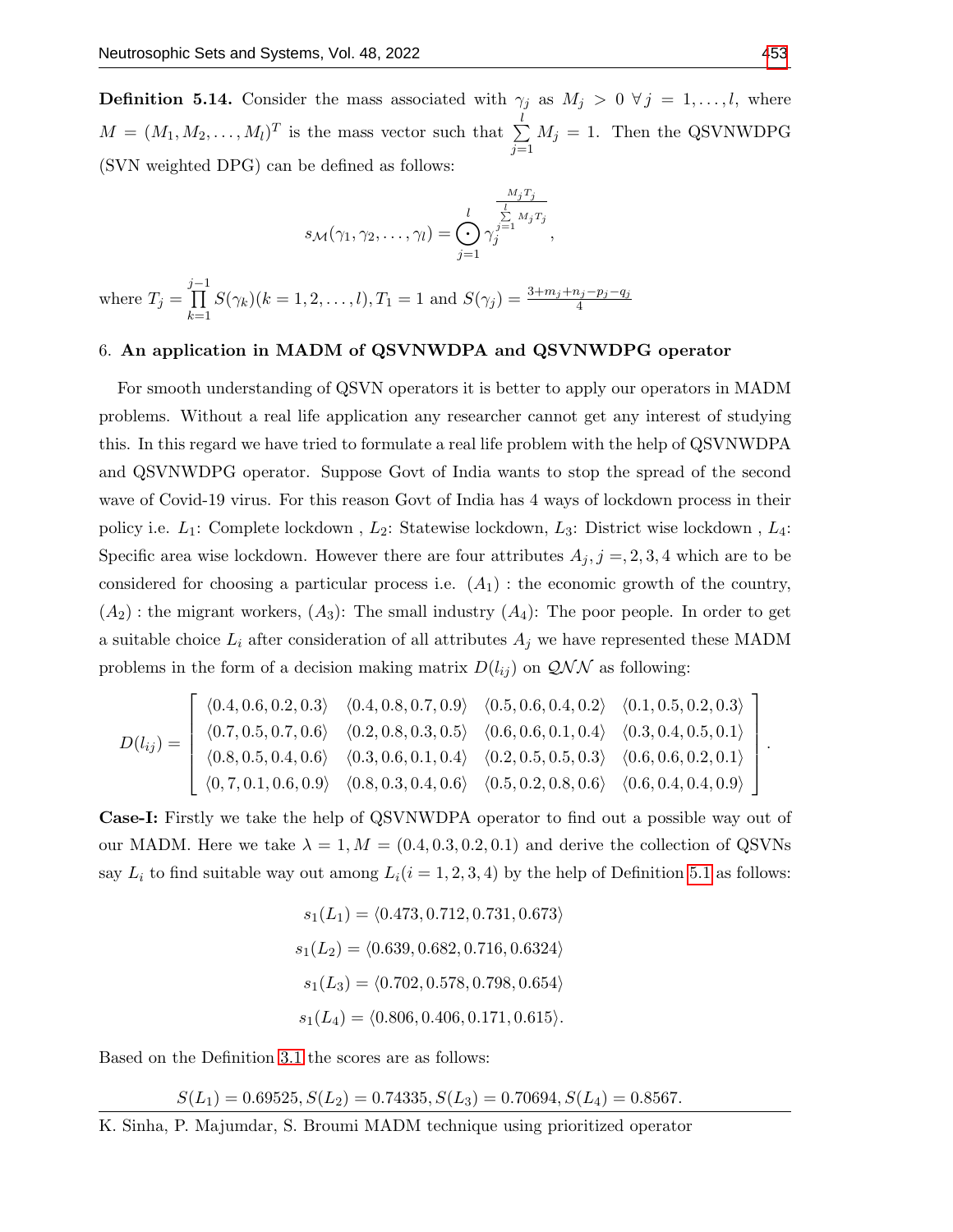From above we have the priority order of lockdown process as  $L_4 > L_2 > L_3 > L_1$ .

Case-II: Secondly we take the help of QSVNWDPG operator to find out a possible solution to our problem. Again we take  $\lambda = 1, M = (0.4, 0.3, 0.2, 0.1)$  and derive the collective QSVNs  $L_i$  with the help of Definition [5.8](#page-8-0) as follows:

> $s_2(L_1) = \langle 0.616, 0.434, 0.568, 0.769 \rangle$  $s_2(L_2) = \langle 0.649, 0.518, 0.625, 0.586 \rangle$  $s_2(L_3) = \langle 0.631, 0.518, 0.461, 0.542 \rangle$  $s_2(L_4) = \langle 0.676, 0.873, 0.735, 0.919 \rangle.$

Based on the Definition [3.1](#page-2-0) the scores are as follows:

$$
S(L_1) = 0.6779, S(L_2) = 0.7378, S(L_3) = 0.786, S(L_4) = 0.724.
$$

According to obtained scores, the priority order of lockdown process is  $L_3 > L_2 > L_4 > L_1$ .

## 6.1. Sensitivity analysis

In this section we have done a sensitivity analysis based on our method. For this purpose we have change the value of our parameter  $\lambda$  in an increasing manner starting from 0.2 to 1 with an increment 0.2. For both the operators i.e. QSVNWDPA and QSVNWDPG operator the following results are obtained. Tabular representation in case of QSVNWDPA operator

|     | $S(L_1), S(L_2), S(L_3), S(L_4)$ |
|-----|----------------------------------|
| 0.2 | 0.583, 0.643, 0.616, 0.677       |
| 0.4 | 0.549, 0.632, 0.607, 0.658       |
| 0.6 | 0.536, 0.617, 0.594, 0.634       |
| 0.8 | 0.493, 0.536, 0.511, 0.577       |
| 1.0 | 0.462, 0.514, 0.473, 0.543       |

Result:  $L_4 > L_2 > L_3 > L_1$ . Tabular representation in case of QSVNWDPG operator:

| $\lambda$ | $S(L_1), S(L_2), S(L_3), S(L_4)$ |
|-----------|----------------------------------|
| 0.2       | 0.613, 0.649, 0.677, 0.627       |
| 0.4       | 0.553, 0.625, 0.652, 0.586       |
| 0.6       | 0.497, 0.531, 0.568, 0.519       |
| 0.8       | 0.468, 0.511, 0.547, 0.487       |
| 1.0       | 0.421, 0.473, 0.489, 0.445       |

Result:  $L_3 > L_2 > L_4 > L_1$ . Considering all the above cases we observed that the priority order of lockdown process remains unaltered irrespective of the values of  $\lambda$ . According to us that either specific area wise lockdown or district wise lock down will be the suitable process against the spread of corona virus second wave in India. But in all the above cases complete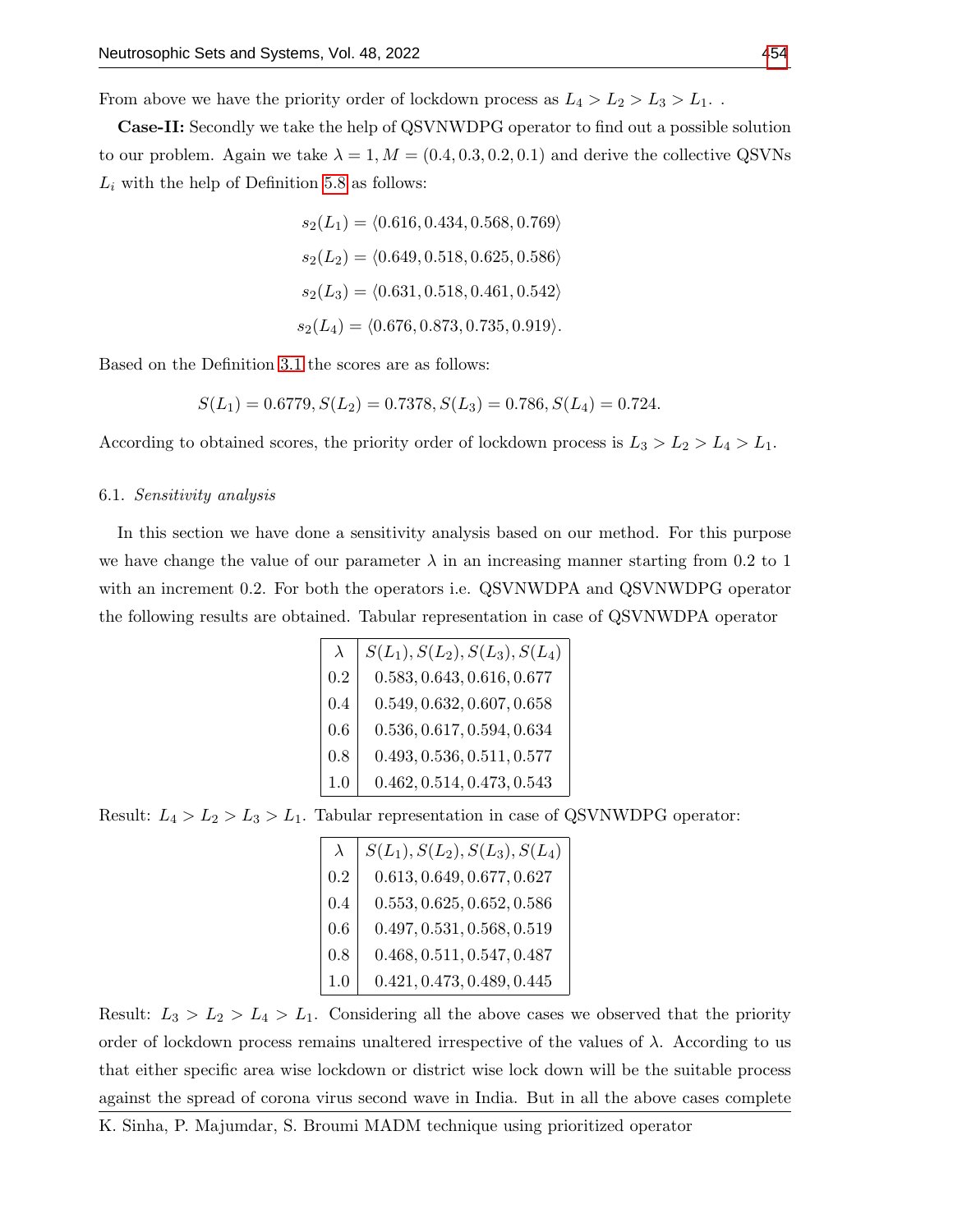lockdown will not be proffered. The above procedure help our Government to choose a multisolution based on the current situation at that time.

# 7. Conclusion

Benlap introduced the four valued logic in [\[1\]](#page-12-3) and applied it in different areas. The QSVN sets are developed on Benlap's Model and they are very good in modeling uncertainty because they can single handedly tackle consistent, inconsistent, vague etc. information. Based on the QSVN set,  $QNN$  is introduced in 2019. In this article two prioritized aggregation operators i.e. QSVNWDPA and QSVNWDPG operator based on Dombi operations on  $\mathcal{QNN}$  sets are studied. These aggregation operators are better than other available aggregation operators because they have combined effects of neutrosophy, four valued logic and the power of Dombi. We have also added weights in our operators to add flexibility in them. We have also shown the applicability of our operators by solving a MADM problem where we have utilized the score functions of  $\mathcal{QNN}$  to finding the order of priority of different parameters. In future one can develop more advanced type of operators on  $QNN$  and apply them to solve real life MADM problems.

#### References

- <span id="page-12-3"></span>[1] Belnap, N. D., A useful four valued logic. Modern uses of multiple valued logic, 1977, 9-37.
- <span id="page-12-4"></span>[2] Dombi, J. A general class of fuzzy operators, the demogram class of fuzzy operators and fuzziness measures induced by fuzzy operators. Fuzzy set and systems, 1982, 8, 149-163.
- <span id="page-12-0"></span>[3] Smarandache, F., Neutrosophic set-a generalization of the intuitionstic fuzzy set. Granular Computing, IEEE international conference, 2006,38-42 DOI:10.1109/GRC.2006.1635754.
- <span id="page-12-1"></span>[4] Yager, R.R.; Prioritized aggregation operators, International Journal of Approximate Reasoning, 2008, 48, 263-274.
- [5] Wang, H.; Smarandache, F.; Zhang, Y., and R. Sunderraman, Single valued neutrosophic sets. Multispace and Multistructure, 2010, 4, 410-413.
- [6] Merigo, J.M. and Casanovas, M., Decision making with distance measures and induced aggregation operators. Computers and Industrial Engineering, 2011, 60(1), 66-76.
- [7] Smarandache, F., A geometric interpretation of the neutrosophic sets, Granular Computing, IEEE international conference, 2011,602–606, DOI:10.1109/GRC.2011.6122665.
- [8] Merigo, J.M. and Casanovas, M., Induced aggregation operators in the euclidean distance and its application in financial decision making. Expert Systems with Applications, 2011, 38(6), 7603-7608.
- [9] Merigo, J.M. and Yager,R.R., Generalized moving averages, distance measures and OWA operators. International Journal of Uncertainty, Fuzziness and Knowledge-Based Systems, 2013, 21(4), 533-559.
- [10] Broumi, S. and Smarandache, F., New distance and similarity measures of interval neutrosophic sets. International Fusion, IEEE 17th international conference, China, 2014, 1-7.
- [11] Smarandache, F., A unifying field in logics: neutrosophic logic, neutrosophy, neutrosophic set, neutrosophic probability and statistics. American Research Press, 2014.
- <span id="page-12-2"></span>[12] Deli, I.; Ali, M. and Smarandache, F., Bipolar neutrosophic sets and their application based on multicriteria decision making problems. Proceedings of International conference on advanced mechatronic systems, Beijing, China, 2015.
- K. Sinha, P. Majumdar, S. Broumi MADM technique using prioritized operator